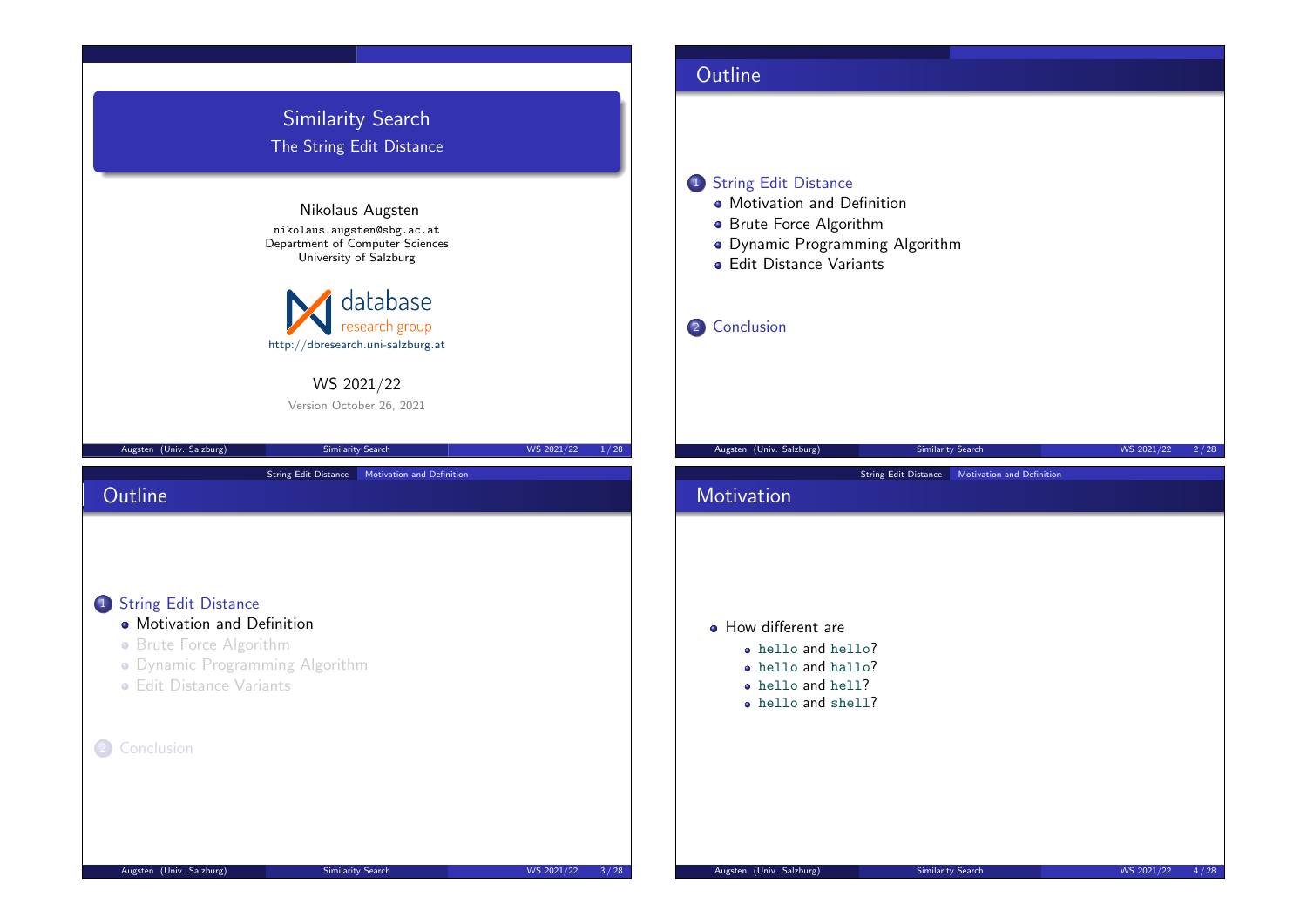

## What is a String Distance Function?

#### Definition (String Distance Function)

Given a finite alphabet Σ, a string distance function,  $\delta_s$ , maps each pair of strings  $(x, y) \in \Sigma^* \times \Sigma^*$  to a positive real number (including zero).

 $\delta_{\mathsf{s}}: \Sigma^* \times \Sigma^* \to \mathbb{R}_0^+$ 

 $\Sigma^*$  is the set of all strings over  $\Sigma$ , including the empty string  $\varepsilon.$ 

Augsten (Univ. Salzburg) Similarity Search WS 2021/22 5/28

String Edit Distance Brute Force Algorithm

#### String Edit Distance | Motivation and Definition

### The String Edit Distance

### Definition (String Edit Distance)

The *string edit distance* between two strings, ed( $x$ ,  $y$ ), is the minimum number of character insertions, deletions and replacements that transforms  $x$  to  $y$ .

#### Example:

- hello→hallo: replace e by a
- hello→hell: delete o
- hello→shell: delete o, insert s
- Also called Levenshtein distance.<sup>1</sup>

<sup>1</sup> Levenshtein introduced this distance for signal processing in 1965 [Lev65].

Augsten (Univ. Salzburg) Similarity Search WS 2021/22 6/28

#### String Edit Distance Brute Force Algorithm

### Gap Representation

- Gap representation of the string transformation  $x \to y$ : Place string  $x$  above string  $y$ 
	- $\bullet$  with a gap in x for every insertion,
	- $\bullet$  with a gap in  $\gamma$  for every deletion,
	- $\bullet$  with different characters in x and y for every replacement.
- Any sequence of edit operations can be represented with gaps.

#### Example:

```
h a l l o
s h e l l
```
- insert s
- replace a by e
- delete o

1 String Edit Distance

2 Conclusion

• Motivation and Definition **•** Brute Force Algorithm

**• Edit Distance Variants** 

Dynamic Programming Algorithm

**Outline**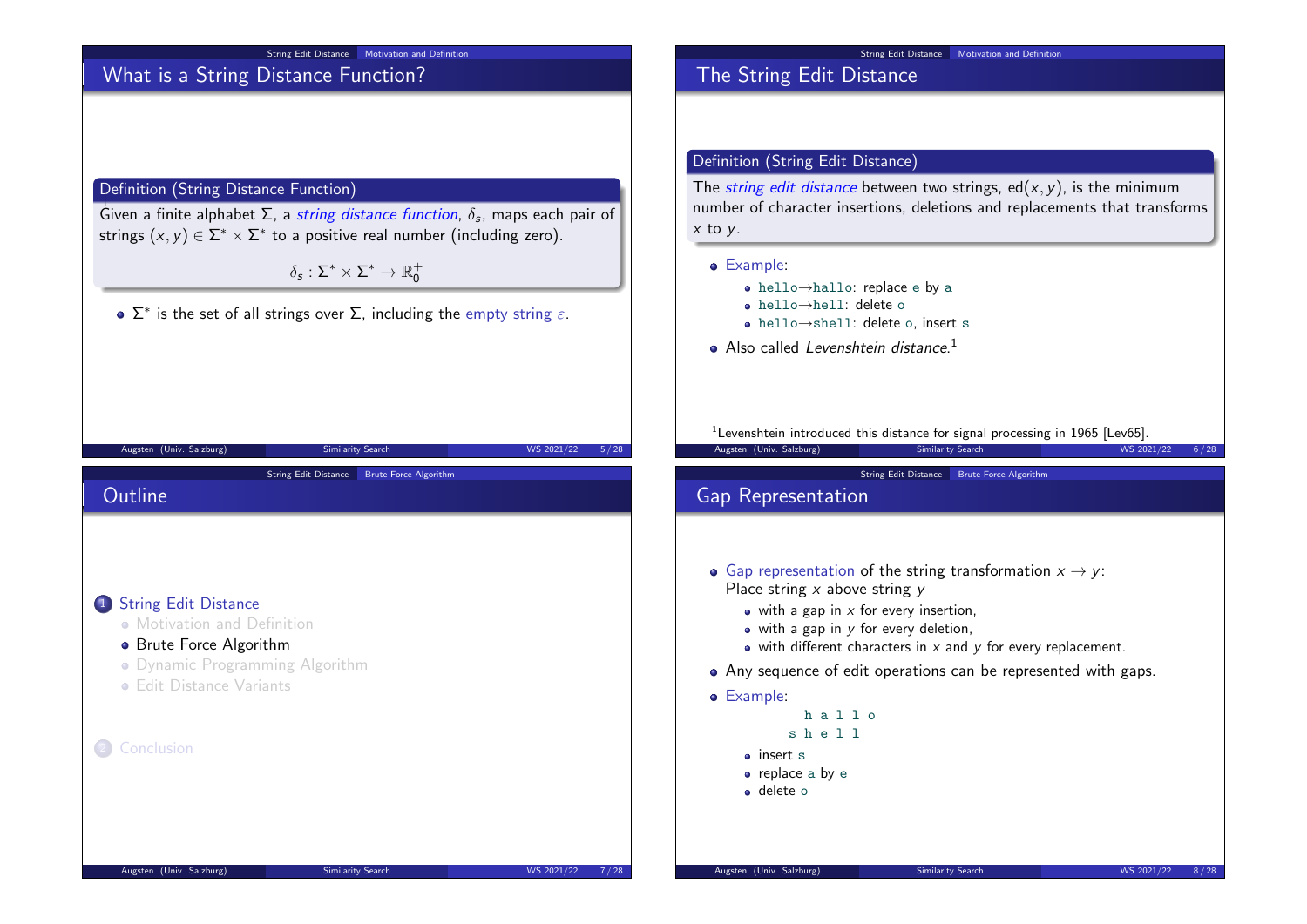#### String Edit Distance Brute Force Algorithm

### Deriving the Recursive Formula

Example:

h a l l o s h e l l

- $\bullet$  Given: Gap representation, gap(x, y), of the shortest edit distance between two strings x and y, such that  $gap(x, y) = ed(x, y)$ .
- Claim:
	- **If we remove the last column**
	- then the remaining columns represent the shortest edit distance,  $\mathsf{gap}(\mathsf{x}', \mathsf{y}') = \mathsf{ed}(\mathsf{x}', \mathsf{y}'),$  between the remaining substrings,  $\mathsf{x}'$  and  $\mathsf{y}'.$
- Proof (by contradiction):
	- Last column contributes with  $c = 0$  or  $c = 1$  to gap $(x, y)$ , thus  $gap(x, y) = gap(x', y') + c.$
	- If we assume  $\mathsf{ed}(x',y') < \mathsf{gap}(x',y')$ , then we could find a new gap representation  $\mathsf{gap}^*(x',y') = \mathsf{ed}(x',y') < \mathsf{gap}(x',y')$  such that  $\mathsf{gap}^*(x,y) = \mathsf{gap}^*(x',y') + c < \mathsf{gap}(x',y') + c = \mathsf{ed}(x,y).$  $\Box$

Augsten (Univ. Salzburg) Similarity Search WS 2021/22 9/28

String Edit Distance Brute Force Algorithm

## Brute Force Algorithm

#### $\int$ ed-bf $(x, y)$

 $m = |x|, n = |y|$ if  $m = 0$  then return n if  $n = 0$  then return m if  $x[m] = y[n]$  then  $c = 0$  else  $c = 1$ return min(ed-bf(x, y[1 . . .  $n - 1$ ]) + 1, ed-bf( $x[1 \ldots m-1]$ ,  $y$ ) + 1, ed-bf(x[1 . . .  $m - 1$ ], y[1 . . .  $n - 1$ ]) + c)

### String Edit Distance Brute Force Algorithm Deriving the Recursive Formula

Example:

h a l l o s h e l l

- 
- **o** Notation:
	- $x[1 \dots i]$  is the substring of the first i characters of  $x(x[1 \dots 0] = \varepsilon)$
	- $x[i]$  is the *i*-th character of  $x$
- Recursive Formula:

$$
ed(\varepsilon, \varepsilon) = 0
$$
  
\n
$$
ed(x[1..i], \varepsilon] = i
$$
  
\n
$$
ed(\varepsilon, y[1..j] = j
$$
  
\n
$$
ed(x[1..i], y[1..j]) = min(ed(x[1..i-1], y[1..j-1]) + c,
$$
  
\n
$$
ed(x[1..i-1], y[1..j]) + 1,
$$
  
\n
$$
ed(x[1..i], y[1..j-1]) + 1)
$$

where  $c = 0$  if  $x[i] = y[j]$ , otherwise  $c = 1$ .

| Augsten (Univ. Salzburg)                                                             | Similarity Search                                                                                                                                                                                                                                                                                                         | WS 2021/22<br>10/28 |  |
|--------------------------------------------------------------------------------------|---------------------------------------------------------------------------------------------------------------------------------------------------------------------------------------------------------------------------------------------------------------------------------------------------------------------------|---------------------|--|
| String Edit Distance<br><b>Brute Force Algorithm</b><br><b>Brute Force Algorithm</b> |                                                                                                                                                                                                                                                                                                                           |                     |  |
| • Recursion tree for ed-bf( $ab, xb$ ):                                              |                                                                                                                                                                                                                                                                                                                           |                     |  |
| ab.x<br>$ab$ , $xb$<br>a,xb<br>a, x                                                  | $ab, \varepsilon$<br>$a,\varepsilon$<br>a, x<br>$\varepsilon$ , $x$<br>$a, \varepsilon$<br>$\varepsilon,\varepsilon$<br>$a, \varepsilon$<br>$\varepsilon$ , $x$<br>a, x<br>$\varepsilon,\varepsilon$<br>$\varepsilon$ ,xb<br>$\varepsilon$ ,X<br>$a, \varepsilon$<br>$\varepsilon$ , $x$<br>$\varepsilon$ . $\varepsilon$ |                     |  |
|                                                                                      | • Exponential runtime in string length :- (                                                                                                                                                                                                                                                                               |                     |  |
|                                                                                      | • Observation: Subproblems are computed repeatedly<br>(e.g. ed-bf $(a, x)$ is computed 3 times)                                                                                                                                                                                                                           |                     |  |
|                                                                                      | • Approach: Reuse previously computed results!                                                                                                                                                                                                                                                                            |                     |  |

Augsten (Univ. Salzburg) Similarity Search WS 2021/22 12 / 28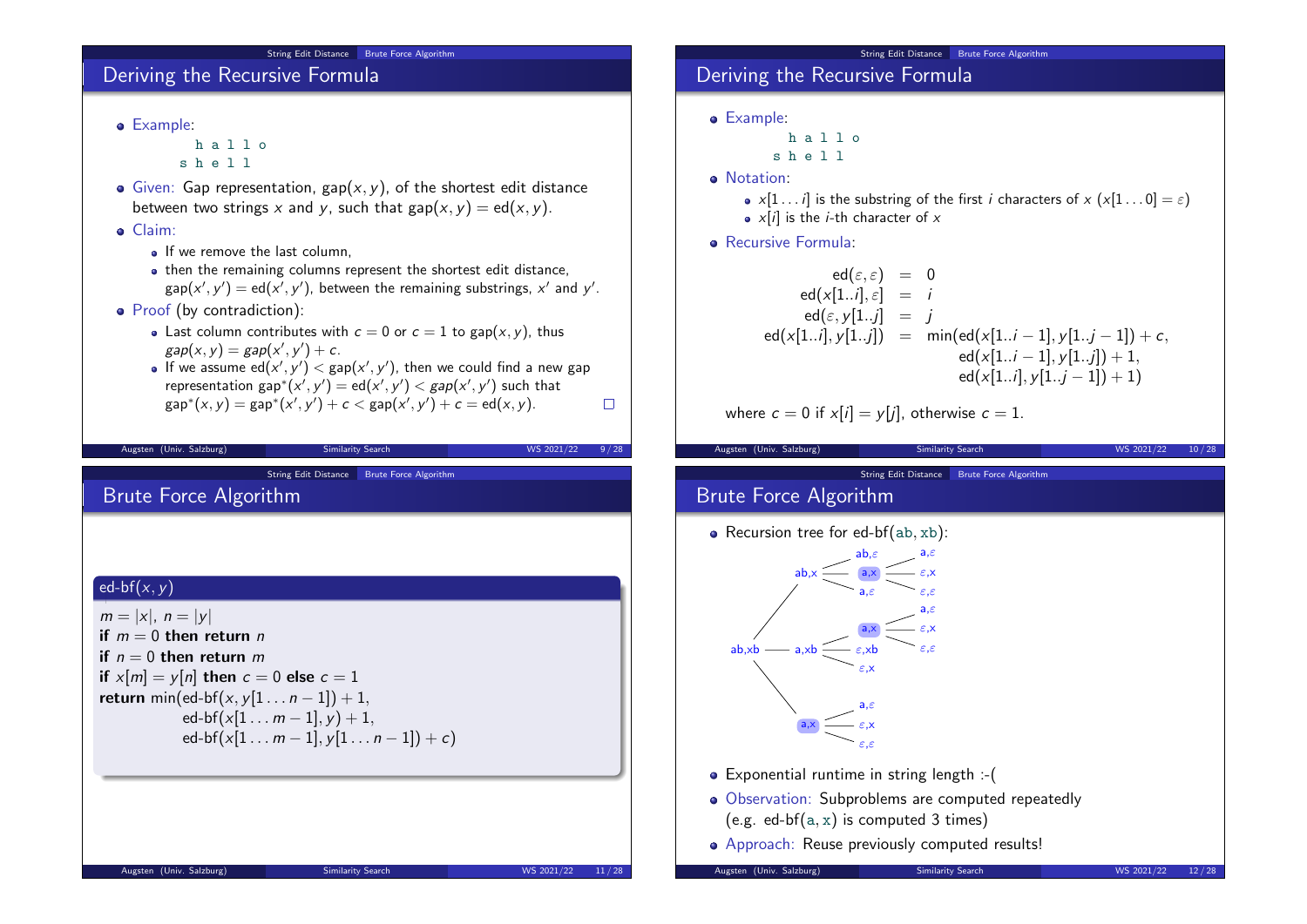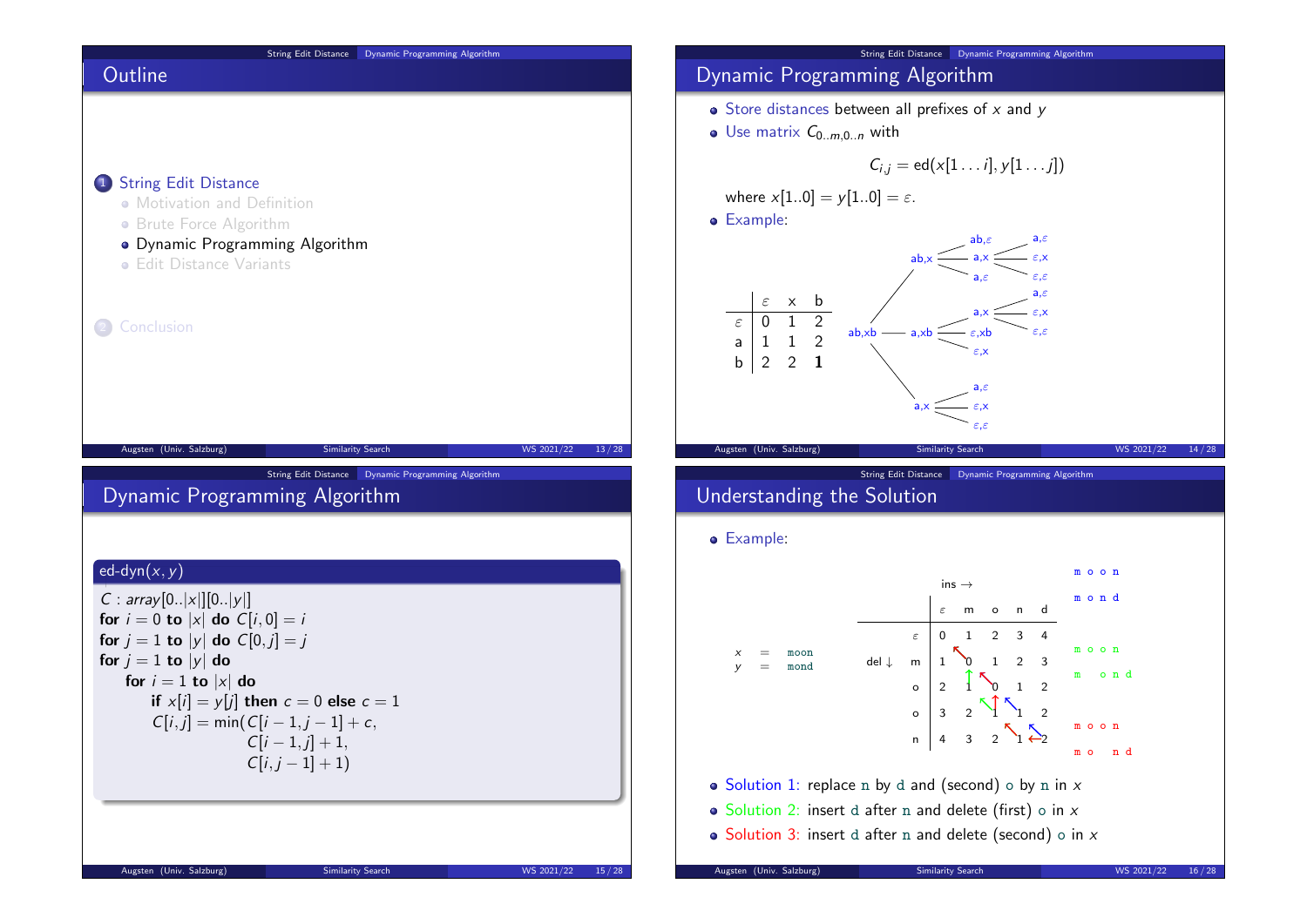

String Edit Distance Dynamic Programming Algorithm

# Dynamic Programming Algorithm

### ed-dyn<sup>+</sup> $(x, y)$

 $col_0$ : array $[0..|x|]$  $col_1$ : array $[0..|x|]$ for  $i = 0$  to  $|x|$  do  $col_0[i] = i$ for  $j = 1$  to  $|y|$  do  $col_1[0] = j$ for  $i = 1$  to  $|x|$  do if  $x[i] = y[i]$  then  $c = 0$  else  $c = 1$  $col_1[i] = min(col_0[i-1] + c,$  $col_1[i - 1] + 1,$  $col_0[i] + 1$  $col_0 = col_1$ 

#### String Edit Distance Edit Distance Variants

# Distance Metric

### Definition (Distance Metric)

A distance function  $\delta$  is a *distance metric* if and only if for any x, y, z the following hold:

Augsten (Univ. Salzburg) Similarity Search WS 2021/22 18/28

- $\delta(x, y) = 0 \Leftrightarrow x = y$  (identity)
- $\delta(x, y) = \delta(y, x)$  (symmetric)
- $\delta(x, y) + \delta(y, z) > \delta(x, z)$  (triangle inequality)

#### Examples:

- the Euclidean distance is a metric
- $d(a, b) = a b$  is not a metric (not symmetric)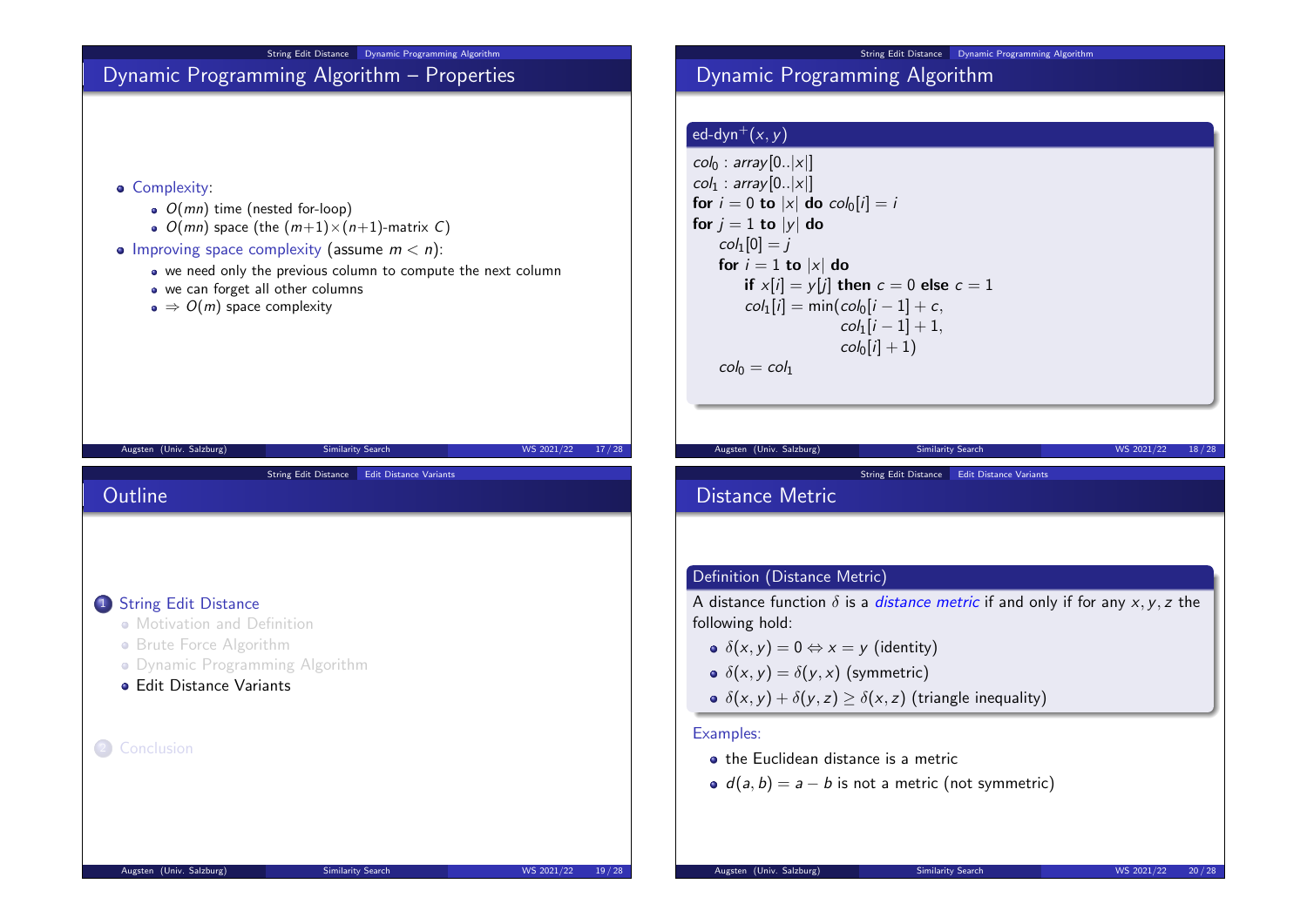#### String Edit Distance Edit Distance Variants

## Introducing Weights

Look at the edit operations as a set of rules with a cost:

$$
\alpha(\varepsilon, b) = \omega_{ins} \qquad \text{(insert)}\n\alpha(a, \varepsilon) = \omega_{del} \qquad \text{(delete)}\n\alpha(a, b) = \begin{cases}\n\omega_{rep} & \text{if } a \neq b \\
0 & \text{if } a = b\n\end{cases} \qquad \text{(replace)}
$$

where  $a,b\in\Sigma$ , and  $\omega_{\textit{ins}}, \omega_{\textit{del}}, \omega_{\textit{rep}}\in\mathbb{R}^{+}_{0}$ .

- $\bullet$  Edit script: sequence of rules that transform  $x$  to  $y$
- Edit distance: edit script with minimum cost (adding up costs of single rules)
- **•** Example: so far we assumed  $\omega_{ins} = \omega_{del} = \omega_{rep} = 1$ .

Augsten (Univ. Salzburg) Similarity Search WS 2021/22 21/28

# String Edit Distance Edit Distance Variants

# Variants of the Edit Distance

- Unit cost edit distance (what we did so far):
	- $\omega_{ins} = \omega_{del} = \omega_{ren} = 1$
	- 0  $0 \leq ed(x, y) \leq max(|x|, |y|)$
	- **o** distance metric
- Hamming distance [Ham50, SK83]:
	- called also "string matching with  $k$  mismatches"
	- allows only replacements

• 
$$
\omega_{rep} = 1
$$
,  $\omega_{ins} = \omega_{del} = \infty$ 

- $0 \le d(x, y) \le |x|$  if  $|x| = |y|$ , otherwise  $d(x, y) = \infty$
- **o** distance metric
- Longest Common Subsequence (LCS) distance [NW70, AG87]:
	- allows only insertions and deletions
	- $\omega_{ins} = \omega_{del} = 1$ ,  $\omega_{rep} = \infty$
	- $0 \leq d(x, y) \leq |x| + |y|$
	- **o** distance metric

• 
$$
LCS(x, y) = (|x| + |y| - d(x, y))/2
$$

## Weighted Edit Distance

• Recursive formula with weights:

$$
C_{0,0} = 0
$$
  
\n
$$
C_{i,j} = \min(C_{i-1,j-1} + \alpha(x[i], y[j]),
$$
  
\n
$$
C_{i-1,j} + \alpha(x[i], \varepsilon),
$$
  
\n
$$
C_{i,j-1} + \alpha(\varepsilon, y[j]))
$$

where  $\alpha(a, a) = 0$  for all  $a \in \Sigma$ , and  $C_{-1,i} = C_{i-1} = \infty$ .

• We can easily adapt the dynamic programming algorithm.

String Edit Distance Edit Distance Variants

Augsten (Univ. Salzburg) Similarity Search WS 2021/22 22/28

# Allowing Transposition

- **•** Transpositions
	- switch two adjacent characters
	- can be simulated by delete and insert
	- typos are often transpositions
- New rule for transposition

$$
\alpha(\mathsf{ab},\mathsf{ba})=\omega_{\mathsf{trans}}
$$

allows us to assign a weight different from  $\omega_{ins} + \omega_{del}$ 

Recursive formula that includes transposition:

$$
C_{0,0} = 0
$$
  
\n
$$
C_{i,j} = \min(C_{i-1,j-1} + \alpha(x[i], y[j]),
$$
  
\n
$$
C_{i-1,j} + \alpha(x[i], \varepsilon),
$$
  
\n
$$
C_{i,j-1} + \alpha(\varepsilon, y[j]),
$$
  
\n
$$
C_{i-2,j-2} + \alpha(x[i-1]x[i], y[j-1]y[j]))
$$

where  $\alpha(ab, cd) = \infty$  if  $a \neq d$  or  $b \neq c$ ,  $\alpha(a, a) = 0$  for all  $a \in \Sigma$ , and  $C_{-1,j} = C_{i,-1} = C_{-2,j} = C_{i,-2} = \infty$ .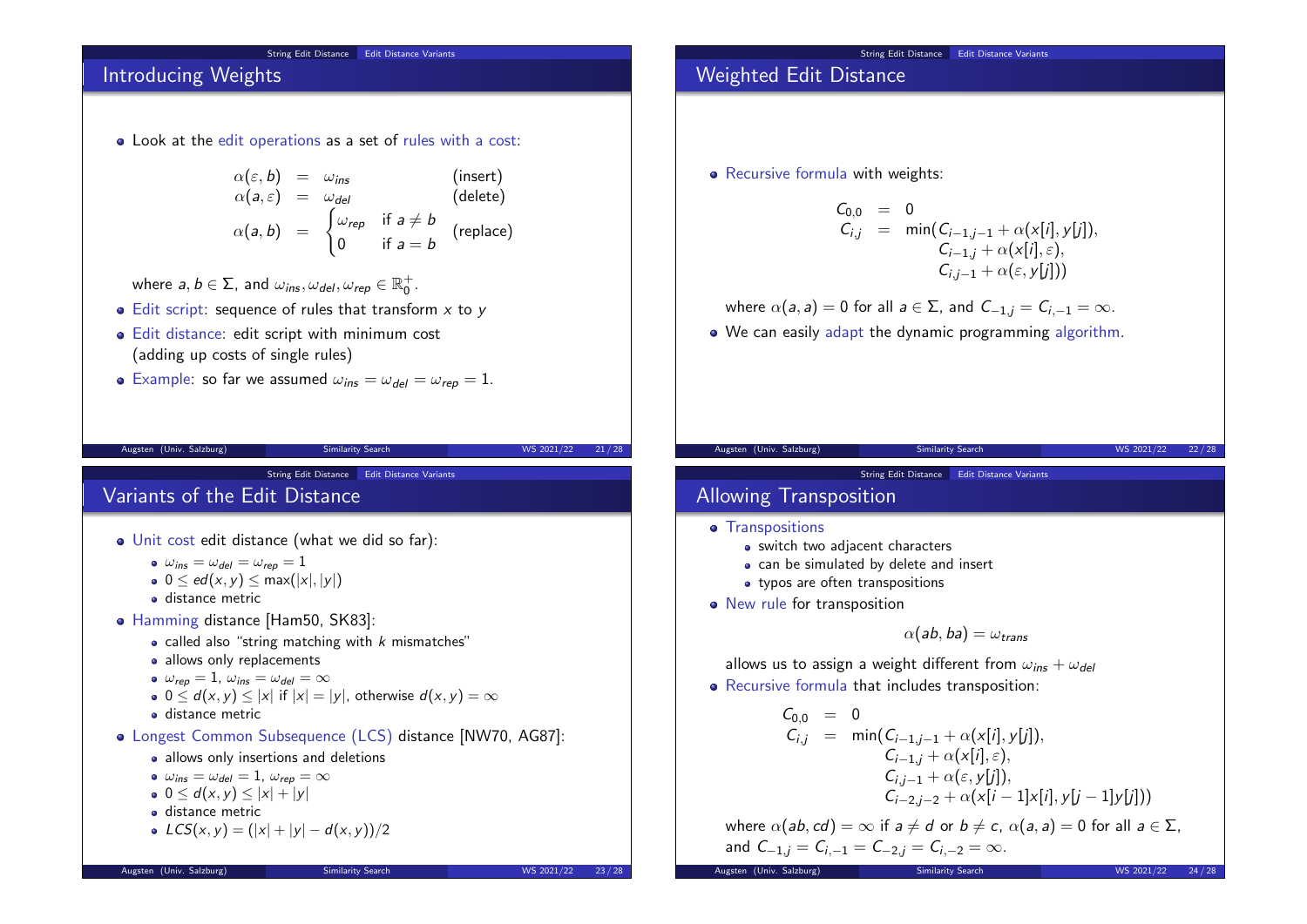